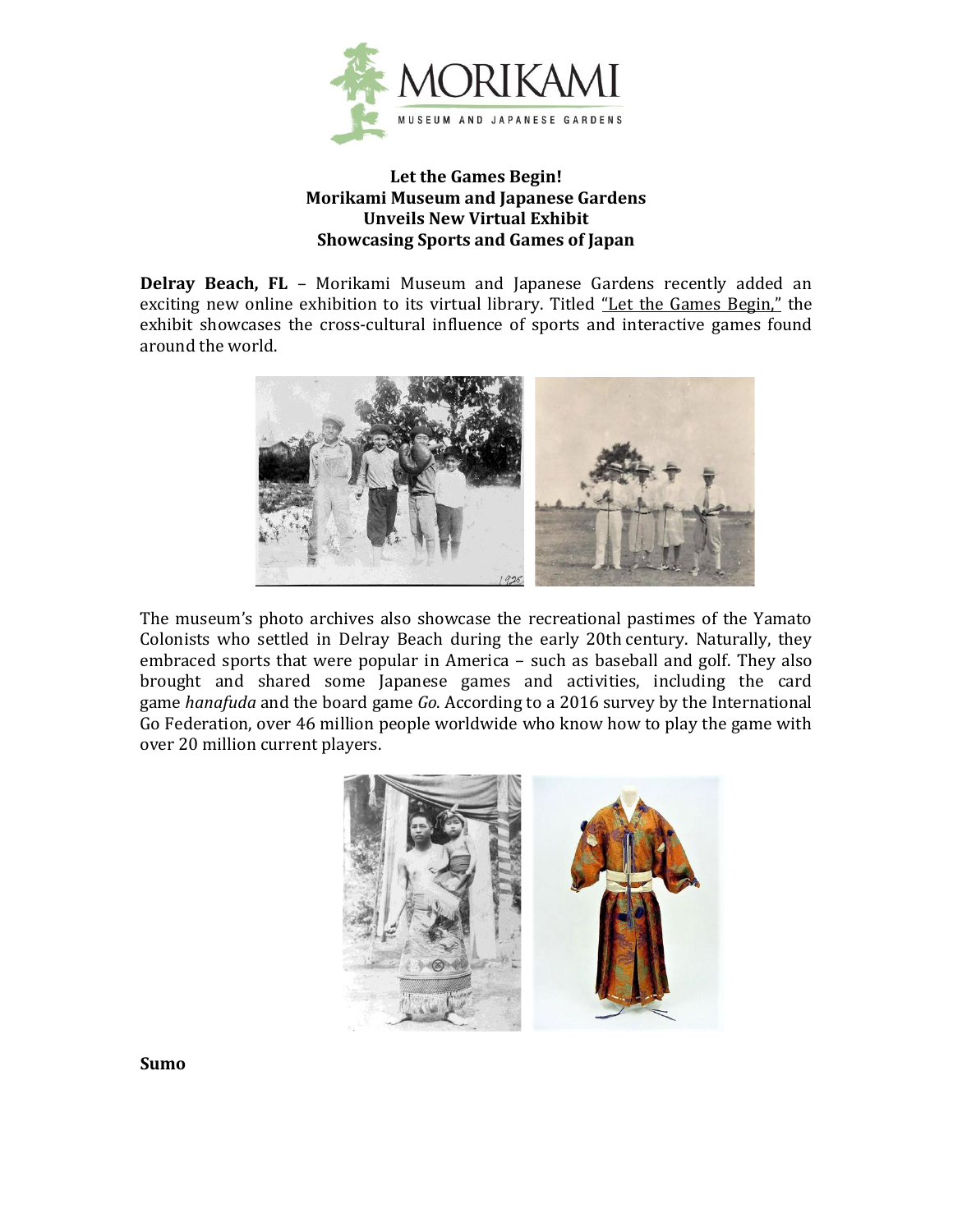One of the popular sports unique to Japan is sumo. Sumo is closely associated with the indigenous Shintō religion; the sport was introduced during the Yayoi period at the order of

Emperor Suinin (who reportedly reigned for 99 years from 29 B.C.E. to 70 C.E.). Pregame etiquette in which sumo wrestlers engage in before fighting, such as stamping their feet and throwing salt stem from religious rituals. To win in sumo, wrestlers must push or pull the opponent out of the ring, or forcing them to the mat. Garbed in robes similar to those worn by Shintō priests, sumo referees are highly respected by both participants and fans for their decorum and judgment.



#### **Archery**

In Japan, as in many other countries, the horse symbolizes power and wealth as well as a crucial component to success on the battlefield. By the  $7<sup>th</sup>$  century, mounted archery, called *yabusame*, had become a necessary marital arts skill, especially in the days before the sword was the weapon of choice for samurai warriors. By the Heian period (794- 1185), archery competitions were included in formal court ceremonies to honor ancestors and request protection for the community from the gods. After the 16th century – when guns were introduced from the West – archery faded as a combat skill, but continues as an aesthetic practice to refine both the body and mind. No longer on horseback, the marital art of *kyūdō*, or the way of the bow, came to be widely practiced. After WWII, high schools revived it as an extracurricular activity more closely related to archery in the West. However, in Japan the focus remains on selfimprovement over scoring and awards.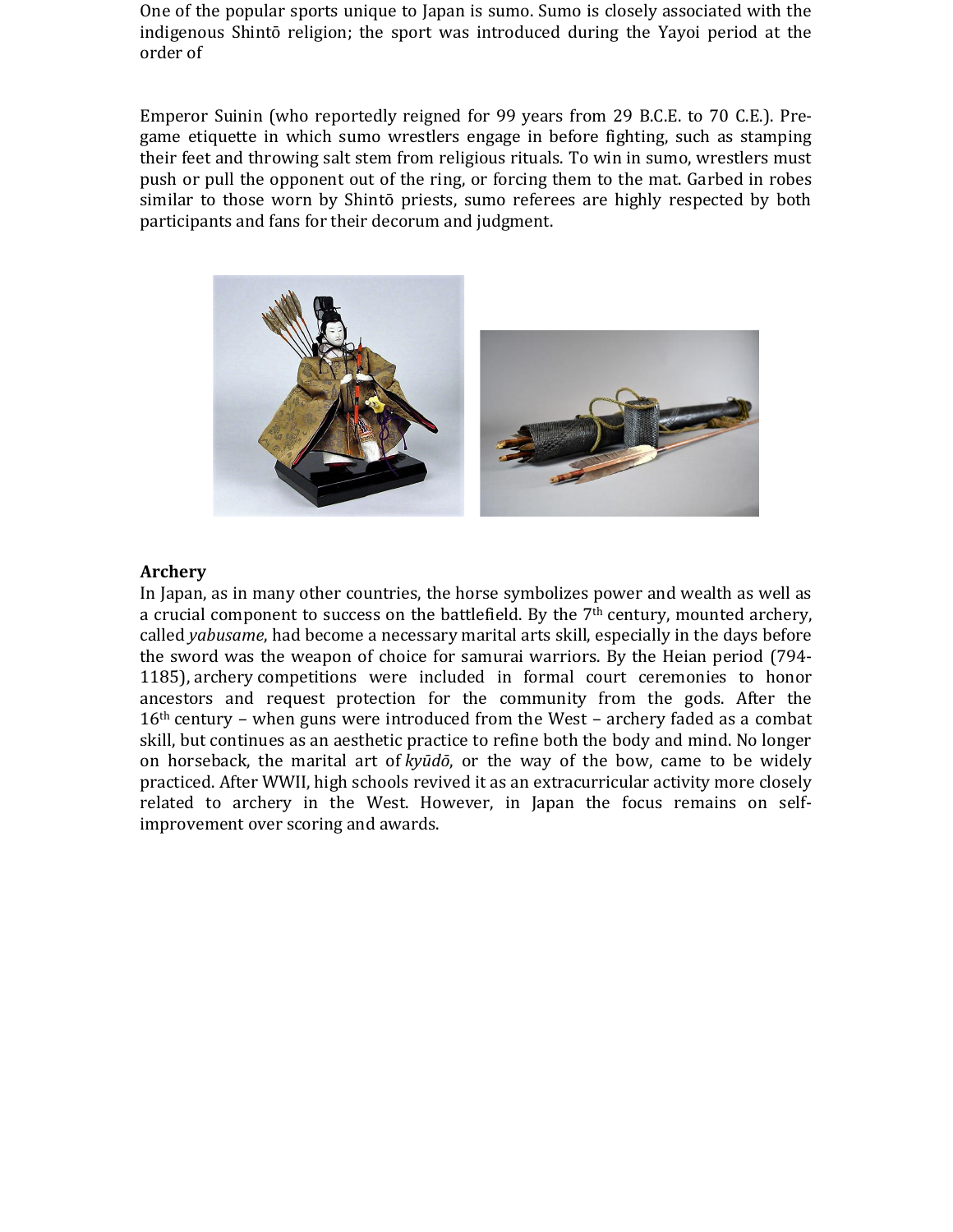

#### **Kendō**

Similarly, another traditional martial art that developed into a modern sport is kendō. During the Shōtoku era (1711-1716), Naganuma Shirozaemon-Kunisato (1688-1767) developed new and more graceful techniques of wielding the sword created from actual battle skills, and shaped the foundation of formal routines, or kata. Later, protective gear and the bamboo-sword (shinai) were established as basic equipment. The playing area is a 33-foot square. Because you can circle your opponent in kendō (unlike Western fencing) there can be a lot of physical contact, and kendō practitioners are allowed to strike a player when they are down.



## **Kemari**

Many traditional Japanese sports and games date back to the classical Heian period (794-1185). One example is the Japanese version of hacky-sack, or *kemari*. It was an engaging pastime for the elite and commoners alike at the Heian court with anywhere from two to 12 people divided into two teams who try to keep the hide-covered ball in the air as long as possible. The typical court has a dirt floor and one tree at each corner: ideally a cherry, maple, willow, and pine. The contemporary Kemari Preservation Society maintains the courtly traditions associated with the game.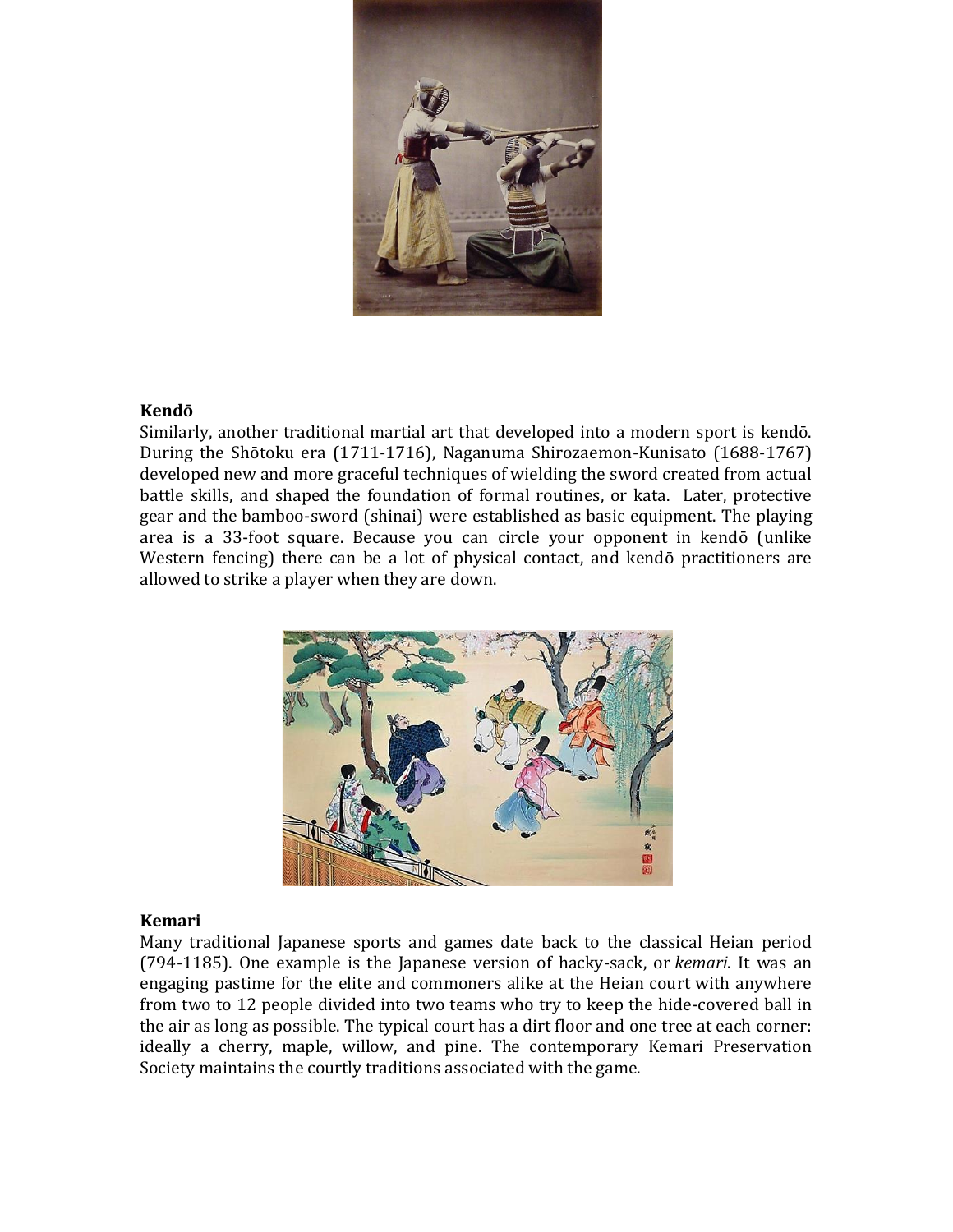

#### **Kaiawase**

Another favorite Heian pastime was the shell-matching game, or *kaiawase*, which came into full development by the 12th century. In the early years of the game, one would accumulate a set of shells with scenes painted on them and play with one to four people, usually kneeling on a mat or next to a low table. By the end of the 12th century, the full game set consisted of 360 illustrated clamshells. The matching lacquer boxes for carrying the pieces became more elaborate over the years, too.



## **Kites**

Other games and contests invented in the Heian period began to thrive later in the Edo period (1603-1868), such as kite battles. One of the most famous kite events is the Hamamatsu Kite Festival. It dates back to 1558 as a celebration in honor of the local lord's firstborn son. It is held annually on May 3-5 in the city of Hamamatsu, and features a contest on the beach where teams from over 100 different towns try to bring down each other's kites. These massive kites can be more than 11 feet wide and take several people to launch and control them. A smaller version of these fighting kites in the Morikami Museum Collection bears the symbol for the town of Kitamachi.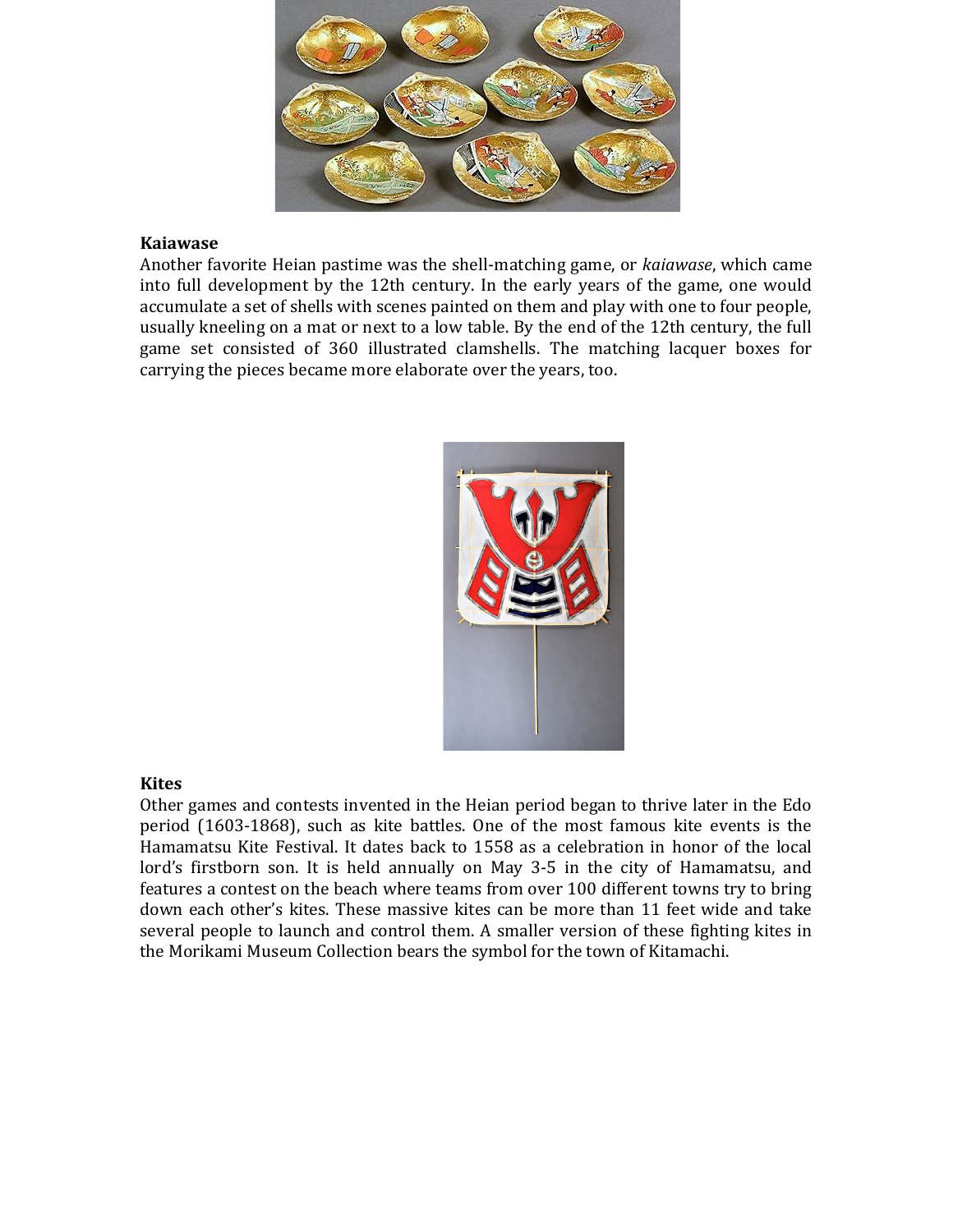

## **Kendama**

Another globally beloved game that flourished in the Edo period is the Japanese version of a cup-and-ball game called *kendama*. Legend states that French sailors brought *bilboquet* to Japan in the 1700s as a drinking game. The Japanese added two side cups of different size to make it more challenging and today there are formal competitions held worldwide. Don't miss the Kendama World Cup hosted by Japan on August 21-22, 2021.



# **Pachinko**

In the early 1900s, a table game introduced by the French called Corinth evolved into Pachinko. A kind of up-right pinball machine and slot machine combined, the name Pachinko derives from the sound the metal balls make. Throughout the 1920s and 1930s, they were primarily enjoyed by kids in candy shops, but gradually were taken over by adults for gambling. While gambling is illegal in Japan, Pachinko parlors circumvent the laws by awarding prizes, not cash; or you can take a prize ticket to a separate shop to exchange it for money. From 1937, production of Pachinko machines stopped as manufacturing shifted to support the war effort. After World War II the gaming industry revived; and today it accounts for more than 4% of Japan's Gross Domestic Product annually.